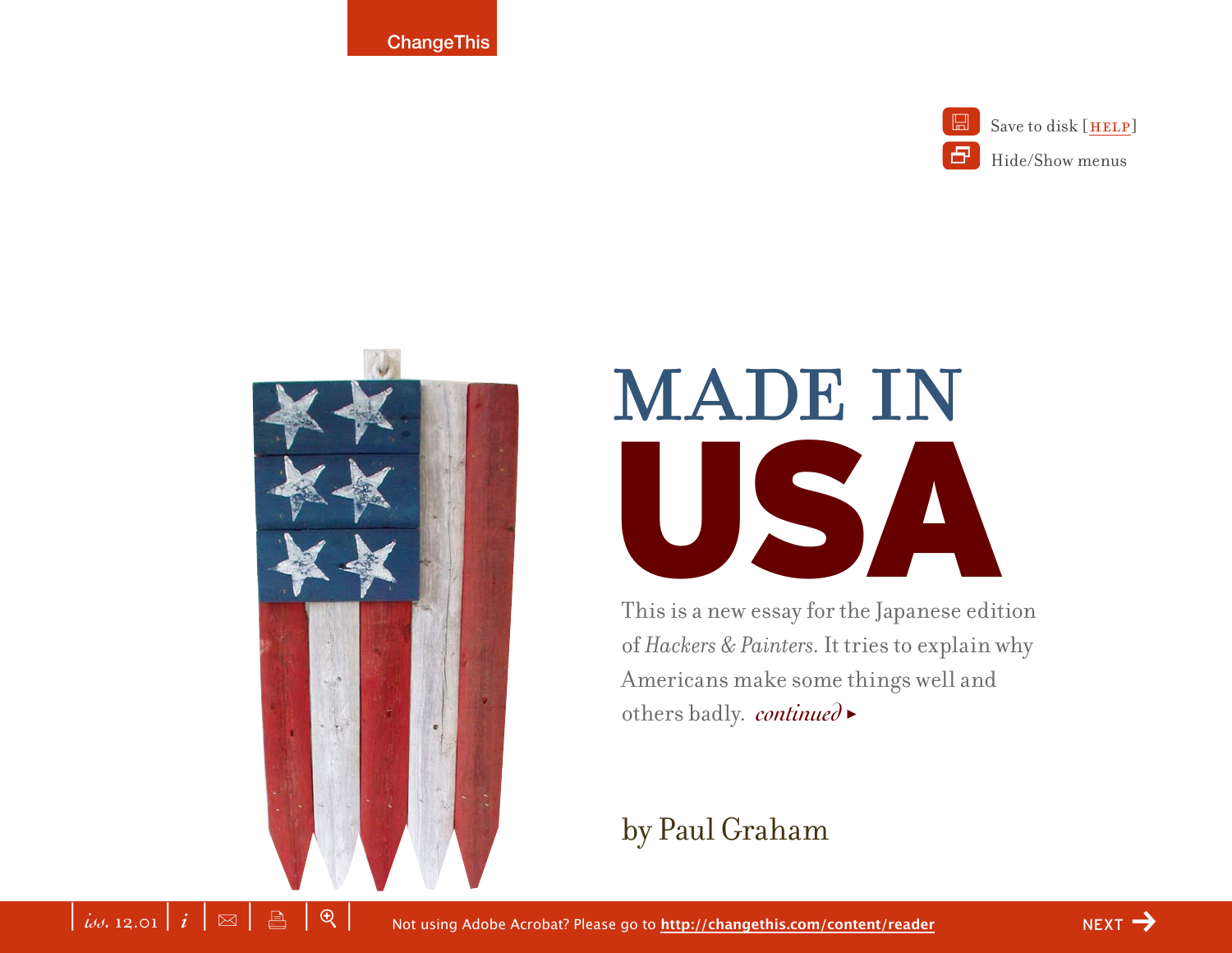A few years ago, an Italian friend of mine traveled by train from Boston to Providence. She had only been in America for a couple weeks and hadn't seen much of the country yet. She arrived looking astonished. "It's so ugly!"

People from other rich countries can scarcely imagine the squalor of the man-made bits of America. In travel books they mostly show you natural environments: the Grand Canyon, whitewater rafting, horses in a field. If you see pictures with man-made things in them, it will be either a view of the New York skyline shot from a discreet distance, or a carefully cropped image of a seacoast town in Maine.

How can it be, visitors must wonder. How can the richest country in the world look like this?

Oddly enough, it may not be a coincidence. Americans are good at some things and bad at others. We're good at making movies and software, and bad at making cars and cities. And I think we may be good at what we're good at for the same reason we're bad at what we're bad at. We're impatient. In America, if you want to do something, you don't worry that it might come out badly, or upset delicate social balances, or that people might think you're getting above yourself. If you want to do something, as Nike says, just do it.

This works well in some fields and badly in others. I suspect it works in movies and software because they're both messy processes. "Systematic" is the last word I'd use to describe the way good programmers write software. Code is not something they assemble painstakingly after careful planning, like the pyramids. It's something they plunge into, working fast and constantly changing their minds, like a charcoal sketch.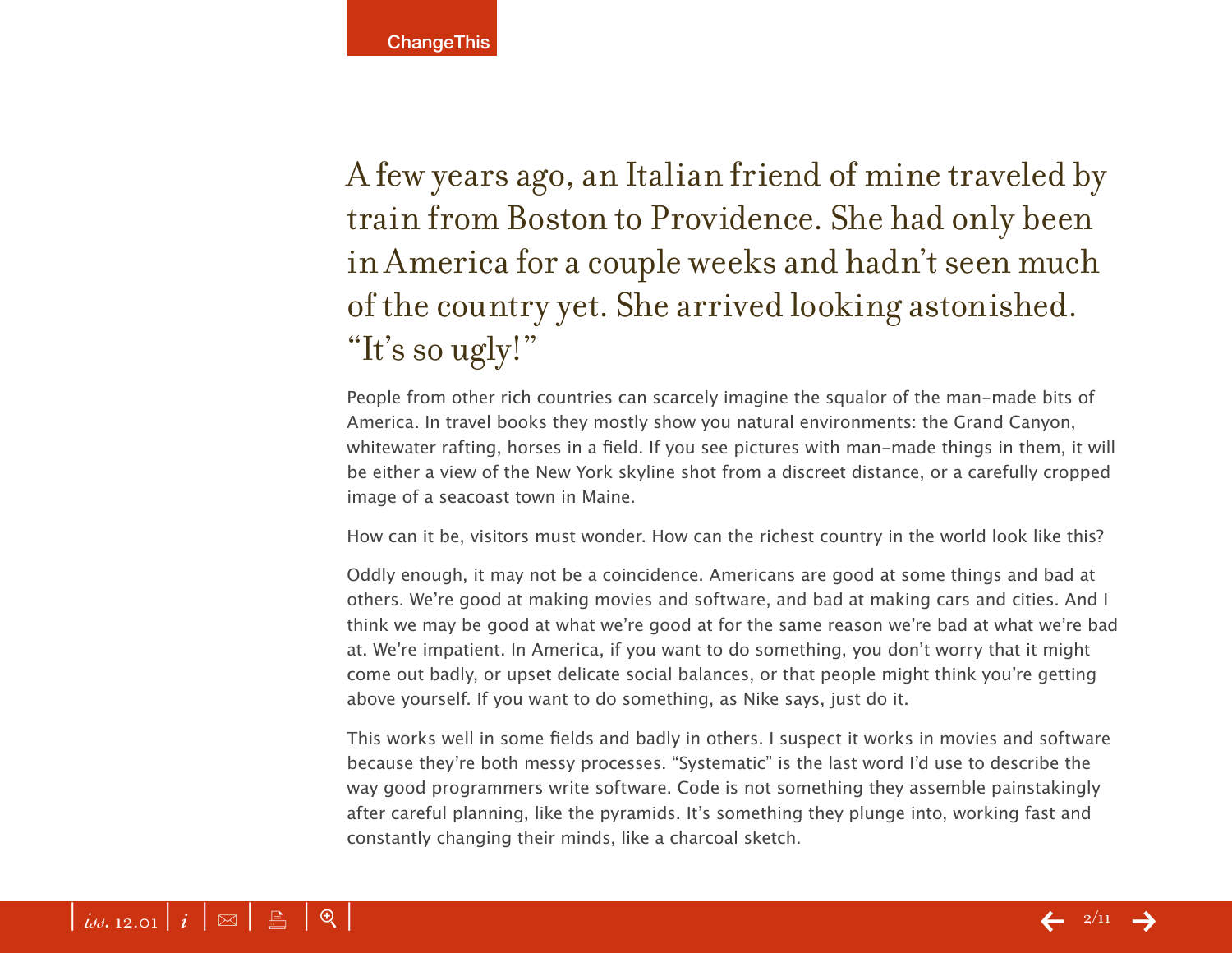In software, paradoxical as it sounds, good craftsmanship means working fast. If you work slowly and meticulously, you merely end up with a very fine implementation of your initial, mistaken idea. Working slowly and meticulously is premature optimization. Better to get a prototype done fast, and see what new ideas it gives you.

# Working slowly and meticulously is premature optimization. Better to get a prototype done fast, and see what **new ideas** it gives you.

It sounds like making movies works a lot like making software. Every movie is a Frankenstein, full of imperfections and usually quite different from what was originally envisioned, but interesting, and finished fairly quickly. If you tried to make movies perfect, they'd never be done.

I think we get away with this in movies and software because they're both malleable mediums. Boldness pays. And if at the last minute two parts don't quite fit, you can figure out some hack that will at least conceal the problem.

Not so with cars, or cities. They are all too physical. If the car business worked like software or movies, you'd surpass your competitors by making a car that weighed only fifty pounds, or folded up to the size of a motorcycle when you wanted to park it. But with physical products there are more constraints. You don't win by dramatic innovations so much as by good taste and attention to detail.

The trouble is, the very word "taste" sounds slightly ridiculous to American ears. It seems pretentious, or frivolous, or even effeminate. Blue-staters think it's "subjective," and red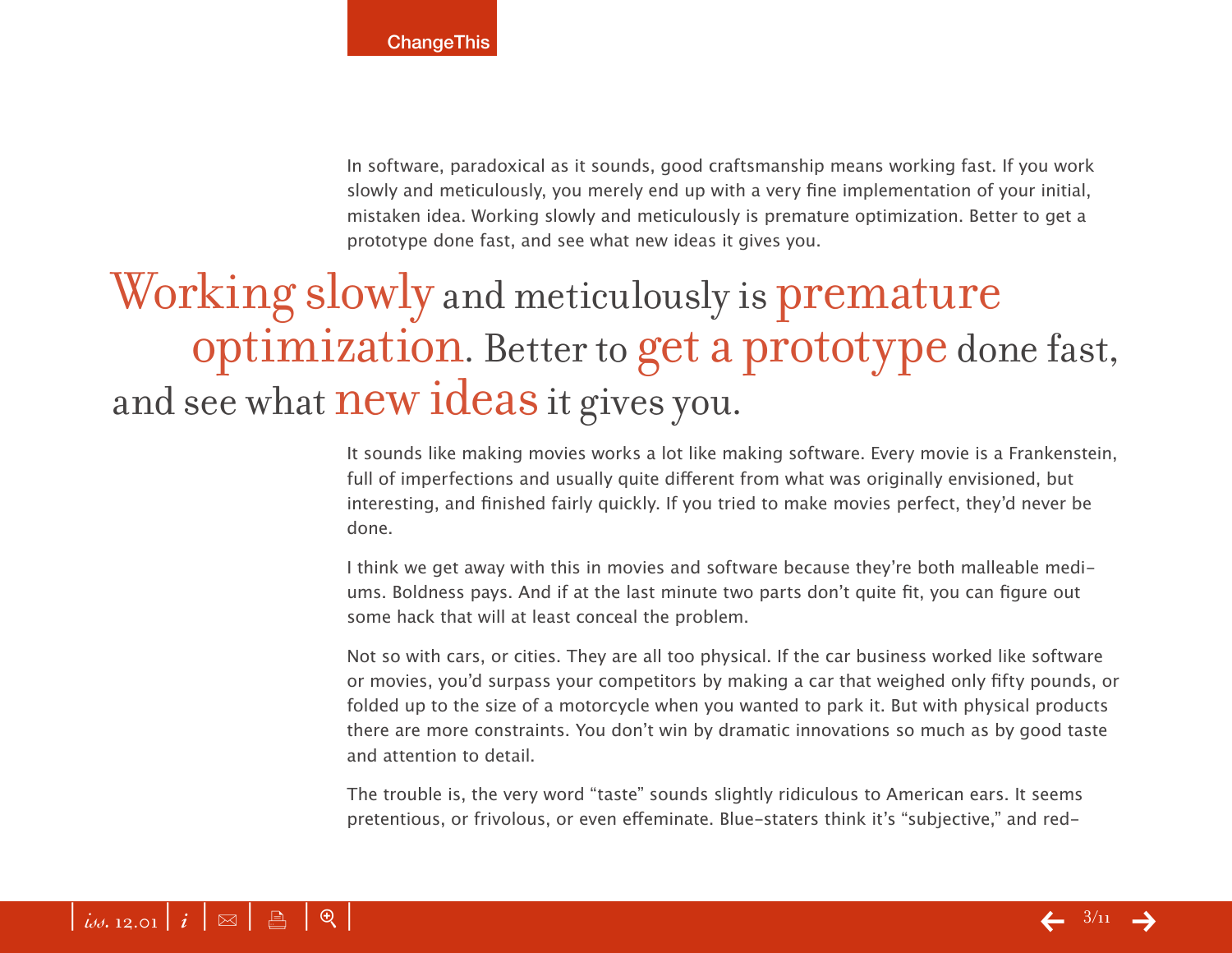staters think it's for sissies. So anyone in America who really cares about design would be sailing upwind.

Twenty years ago we used to hear that the problem with the US car industry was the workers. We don't hear that anymore now that Japanese companies are building cars in the US. The problem with American cars is bad design. You can see that just by looking at them.

## The trouble is, the very word "taste" sounds slightly ridiculous to American ears. It seems pretentious, or frivolous, or even effeminate.

All that extra sheet metal on the AMC Matador wasn't added by the workers. The problem with this car, as with American cars today, is that it was designed by marketing people instead of designers.

Why do the Japanese make better cars than we do? Some say it's because their culture encourages cooperation. That may come into it. But in this case it seems more to the point that their culture prizes design and craftsmanship.

For centuries the Japanese have made finer things than we have in the West. When you look at swords they made in 1200, you just can't believe the date on the label is right. Presumably their cars fit together more precisely than ours for the same reason their joinery always has. They're obsessed with making things well.

Not us. When we make something in America, our aim is just to get the job done. Once we reach that point, we take one of two routes. We can stop there, and have something crude but serviceable, like a vise-grip. Or we can improve it, which usually means encrusting it with

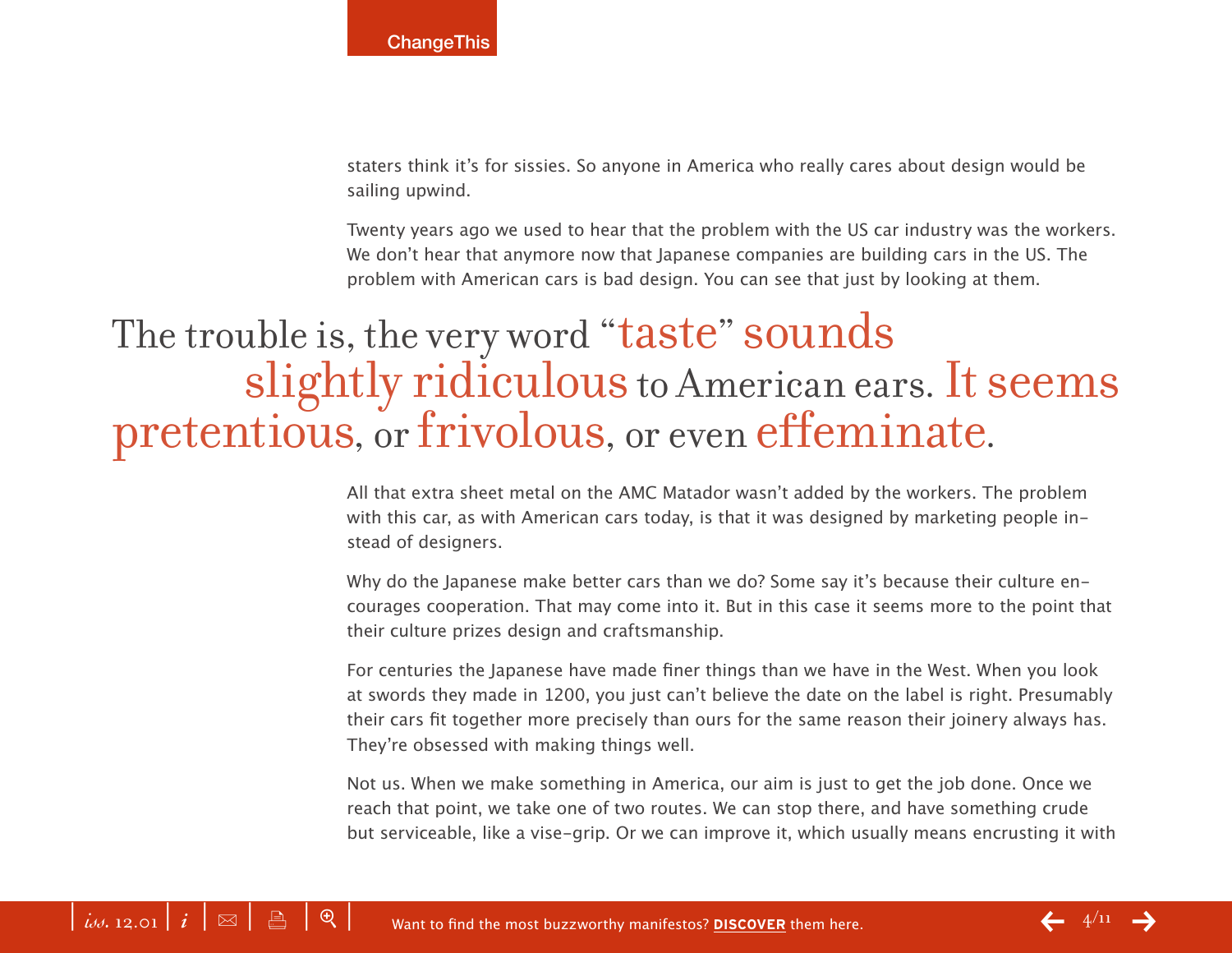gratuitous ornament. When we want to make a car "better," we stick tail fins on it, or make it longer, or make the windows smaller, depending on the current fashion.

# What we like is speed, and we're willing to do something in an ugly way to get it done fast.

Ditto for houses. In America you can have either a flimsy box banged together out of two by fours and drywall, or a McMansion—a flimsy box banged together out of two by fours and drywall, but larger, more dramatic-looking, and full of expensive fittings. Rich people don't get better design or craftsmanship; they just get a larger, more conspicuous version of the standard house.

We don't especially prize design or craftsmanship here. What we like is speed, and we're willing to do something in an ugly way to get it done fast. In some fields, like software or movies, this is a net win.

But it's not just that software and movies are malleable media. In those businesses, the designers (though they're not generally called that) have more power. Software companies, at least successful ones, tend to be run by programmers. And in the film industry, though producers may second-guess directors, the director controls most of what appears on the screen. And so American software and movies, and Japanese cars, all have this in common: the people in charge care about design—the former because the designers are in charge, and the latter because the whole culture cares about design.

I think most Japanese executives would be horrified at the idea of making a bad car. Whereas American executives, in their hearts, still believe the most important thing about a car is the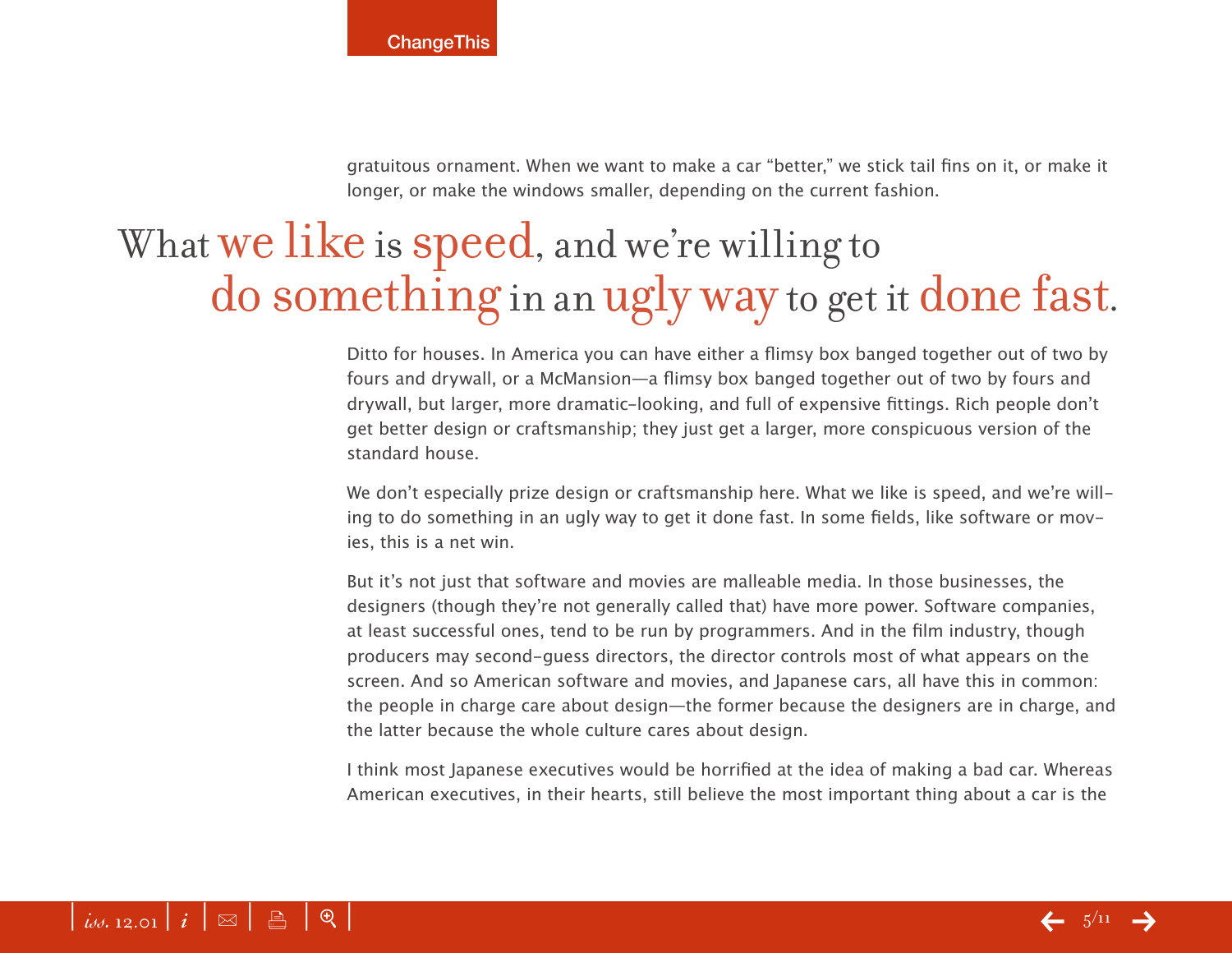image it projects. Make a good car? What's "good?" It's so subjective. If you want to know how to design a car, ask a focus group.

Instead of relying on their own internal design compass (like Henry Ford did), American car companies try to make what marketing people think consumers want. But it isn't working. American cars continue to lose market share. And the reason is that the customer doesn't want what he thinks he wants.

## Instead of relying on their own internal design compass, American car companies try to make what marketing people think consumers want.

Letting focus groups design your cars for you only wins in the short term. In the long term, it pays to bet on good design. The focus group may say they want the meretricious feature du jour, but what they want even more is to imitate sophisticated buyers, and they, a small minority, really do care about good design. Eventually the pimps and drug dealers notice that the doctors and lawyers have switched from Cadillac to Lexus, and do the same.

Apple is an interesting counterexample to the general American trend. If you want to buy a nice CD player, you'll probably buy a Japanese one. But if you want to buy an MP3 player, you'll probably buy an iPod. What happened? Why doesn't Sony dominate MP3 players? Because Apple is in the consumer electronics business now, and unlike other American companies, they're obsessed with good design. Or, more precisely, their CEO is.

I just got an iPod, and it's not just nice. It's surprisingly nice. For it to surprise me, it must be satisfying expectations I didn't know I had. No focus group is going to discover those. Only a great designer can.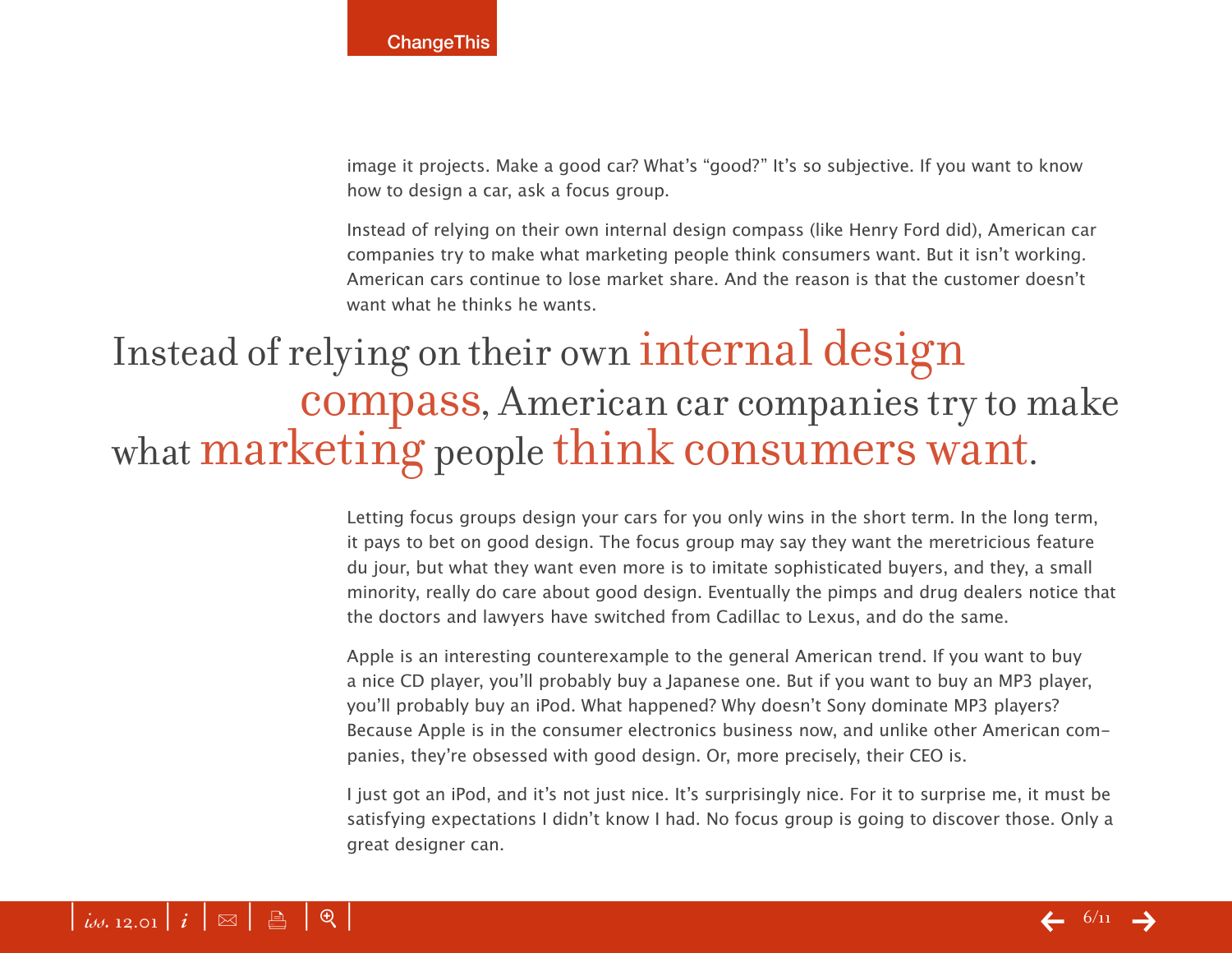Cars aren't the worst things we make in America. Where the just-do-it model fails most dramatically is in our cities—or rather, exurbs. If real estate developers operated on a large enough scale, if they built whole towns, market forces would compel them to build towns that didn't suck. But they only build a couple of office buildings or suburban streets at a time, and the result is so depressing that the inhabitants consider it a great treat to fly to Europe and spend a couple weeks living what is, for people there, just everyday life.  $<sup>1</sup>$ </sup>

# If I had to choose between the just-do-it model and the careful model, I'd probably choose just-do-it. But do we have to choose?

But the just-do-it model does have advantages. It seems the clear winner for generating wealth and technical innovations (which are practically the same thing). I think speed is the reason. It's hard to create wealth by making a commodity. The real value is in things that are new, and if you want to be the first to make something, it helps to work fast. For better or worse, the just-do-it model is fast, whether you're Dan Bricklin writing the prototype of VisiCalc in a weekend, or a real estate developer building a block of shoddy condos in a month.

If I had to choose between the just-do-it model and the careful model, I'd probably choose just-do-it. But do we have to choose? Could we have it both ways? Could Americans have nice places to live without undermining the impatient, individualistic spirit that makes us good at software? Could other countries introduce more individualism into their technology companies and research labs without having it metastasize as strip malls? I'm optimistic. It's harder to say about other countries, but in the US, at least, I think we can have both.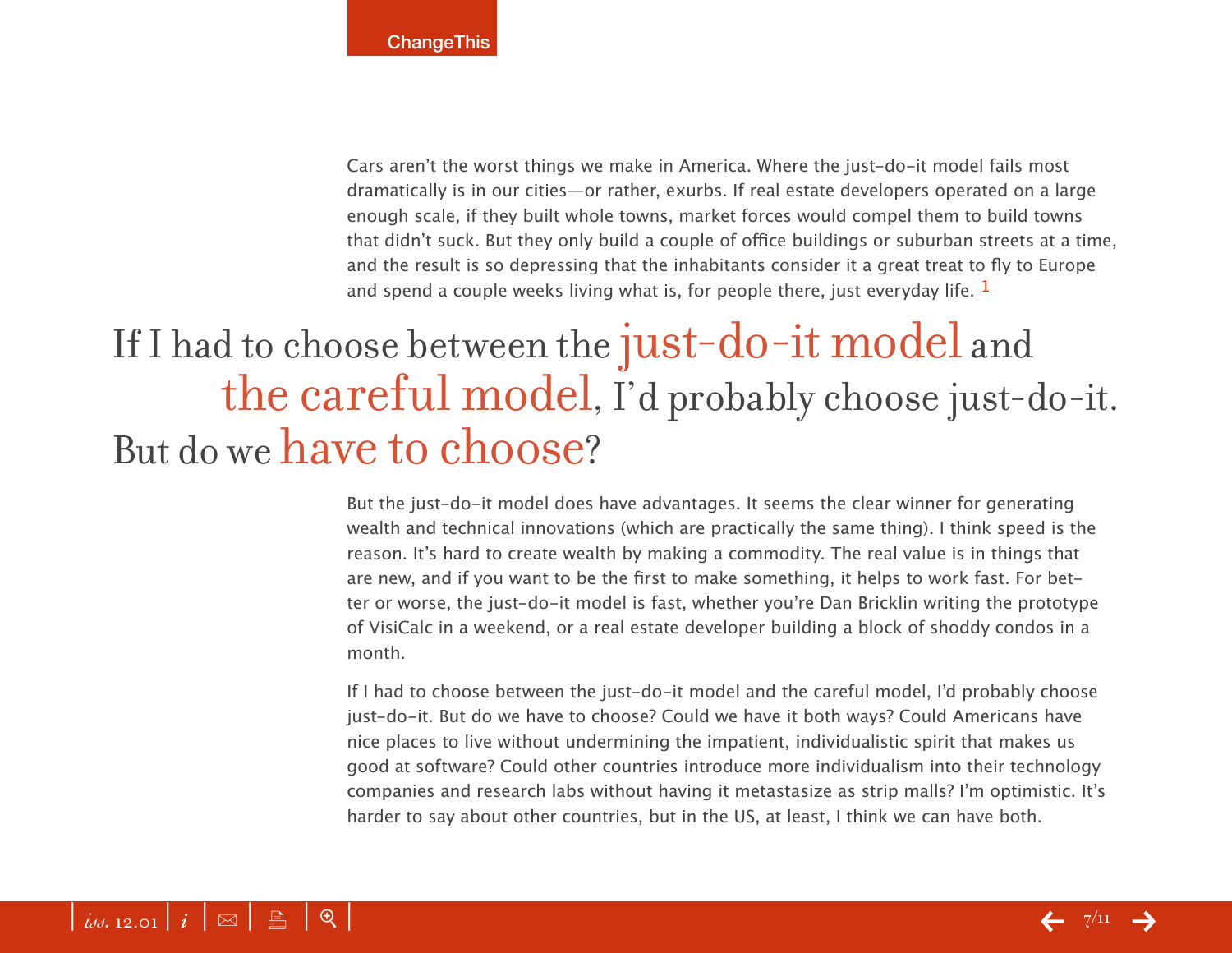Apple is an encouraging example. They've managed to preserve enough of the impatient, hackerly spirit you need to write software. And yet when you pick up a new Apple laptop, well, it doesn't seem American. It's too perfect. It seems as if it had to have been made by a Swedish or a Japanese company.

In many technologies, version 2 has higher resolution. Why not in design generally? I think we'll gradually see national characters superseded by occupational characters: hackers in Japan will be allowed to behave with a willfulness that would now seem un-Japanese, and products in America will be designed with an insistence on taste that would now seem un-American. Perhaps the most successful countries, in the future, will be those most willing to ignore what are now considered national characters, and do each kind of work in the way that works best. Race you.

#### **NOTES**

[1] Japanese cities are ugly too, but for different reasons. Japan is prone to earthquakes, so buildings are traditionally seen as temporary; there is no grand tradition of city planning like the one Europeans inherited from Rome. The other cause is the notoriously corrupt relationship between the government and construction companies.

Thanks to Trevor Blackwell, Barry Eisler, Sarah Harlin, Shiro Kawai, Jessica Livingston, Jackie McDonough, Robert Morris, and Eric Raymond for reading drafts of this.

LAST PAGE READ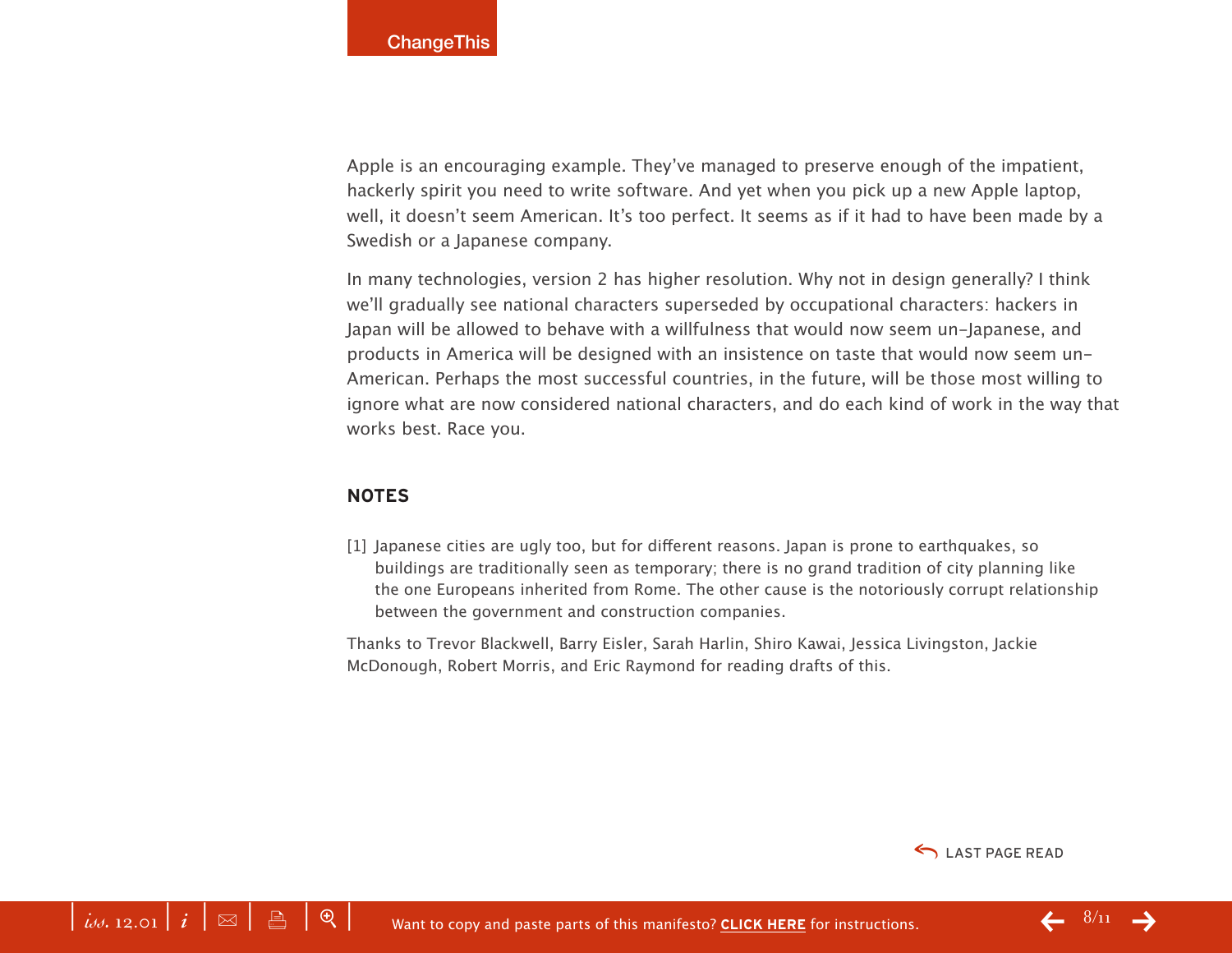### info



#### **BUY THE BOOK**

For more details or to buy a copy of Paul Graham's book, Hackers & Painters, click here. GO

#### **ABOUT THE AUTHOR**

Paul Graham is an essayist, programmer, and programming language designer. In 1995 he developed with Robert Morris the [first](http://www.paulgraham.com/first.html) web-based application, Viaweb, which was [acquired](http://docs.yahoo.com/docs/pr/release184.html) by Yahoo in 1998. In 2002 he described a simple Bayesian [spam filter](http://www.paulgraham.com/spam.html) that inspired most current filters. He is currently working on a new programming language called [Arc.](http://www.paulgraham.com/arc.html)

Paul is the author of [On Lisp](http://www.amazon.com/exec/obidos/redirect?tag=changethis-20&path=tg/detail/-/0130305529) (Prentice Hall, 1993), [ANSI Common Lisp](http://www.amazon.com/exec/obidos/redirect?tag=changethis-20&path=tg/detail/-/0133708756) (Prentice Hall, 1995), and Hackers & [Painters](http://www.amazon.com/exec/obidos/redirect?tag=changethis-20&path=tg/detail/-/0130305529) (O'Reilly, 2004). He has an AB from Cornell and a PhD in Computer Science from Harvard, and studied painting at RISD and the Accademia di Belle Arti in Florence.

His web site, [http://www.paulgraham.com,](http://www.paulgraham.com) got 3.7 million page views in 2004.

#### **DOWNLOAD THIS**

This manifesto is available from <http://changethis.com/12.MadeInUSA>

#### **SEND THIS**

Click here to pass along a copy of this manifesto to others. <http://changethis.com/12.MadeInUSA/email>

#### **SUBSCRIBE**

Learn about our latest manifestos as soon as they are available. Sign up for our free newsletter and be notified by email.<http://changethis.com/subscribe>



 $\bigcirc$  LAST PAGE READ MORE  $\rightarrow$ 

 $\leftarrow$  9/11  $\rightarrow$ 

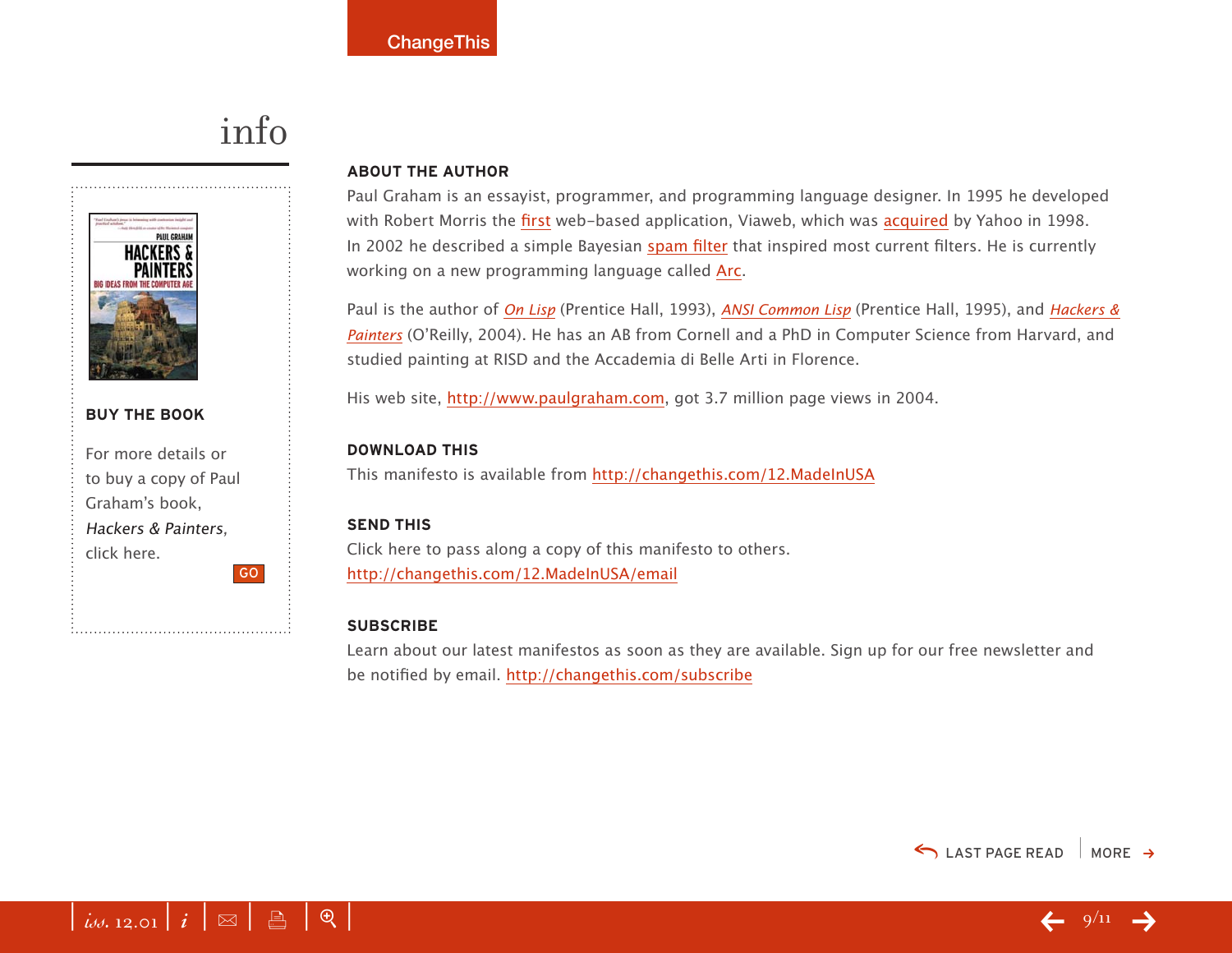### info

#### **WHAT YOU CAN DO**

You are given the unlimited right to print this manifesto and to distribute it electronically (via email, your website, or any other means). You can print out pages and put them in your favorite coffee shop's windows or your doctor's waiting room. You can transcribe the author's words onto the sidewalk, or you can hand out copies to everyone you meet. You may not alter this manifesto in any way, though, and you may not charge for it.

#### **NAVIGATION & USER TIPS**

Move around this manifesto by using your keyboard arrow keys or click on the right arrow ( $\rightarrow$ ) for the next page and the left arrow (  $\leftarrow$  ). To send this by email, just click on  $\boxed{\boxtimes}$  .

#### **HAVING PROBLEMS SAVING TO DISK?**

First, make sure you have the latest version of Acrobat Reader 6 which you can download from [http://www.adobe.com/products/acrobat/readstep2.html.](http://www.adobe.com/products/acrobat/readstep2.html) If problems persist, it may be due to your Acrobat Reader settings. To correct the problem (for Windows), a reader, J. Hansen, suggests going to your Acrobat Reader Preferences > Options > Web browser Options. Check the "Display PDF in Browser" option. Then click on Save to Disk  $\boxed{\boxtimes}$ .

| <b>KEYBOARD SHORTCUTS</b>      | PC.           | <b>MAC</b>                                                    |
|--------------------------------|---------------|---------------------------------------------------------------|
| Zoom in (Larger view)          | $[CIL]$ $[+]$ | $[$ $\frac{1}{2}$ $[$ $\frac{1}{2}$ $]$ $[$ $\frac{1}{2}$ $]$ |
| Zoom out                       | $[CHL]$ $[-]$ | $[$ $\mathcal{H}$ $]$ $[-]$                                   |
| Full screen/Normal screen view | [CHL] [L]     | $[\mathcal{H}]$ $[L]$                                         |

#### **BORN ON DATE**

This document was created on 24 January 2005 and is based on the best information available at that time. To check for updates, please click here to visit <http://changethis.com/12.MadeInUSA>